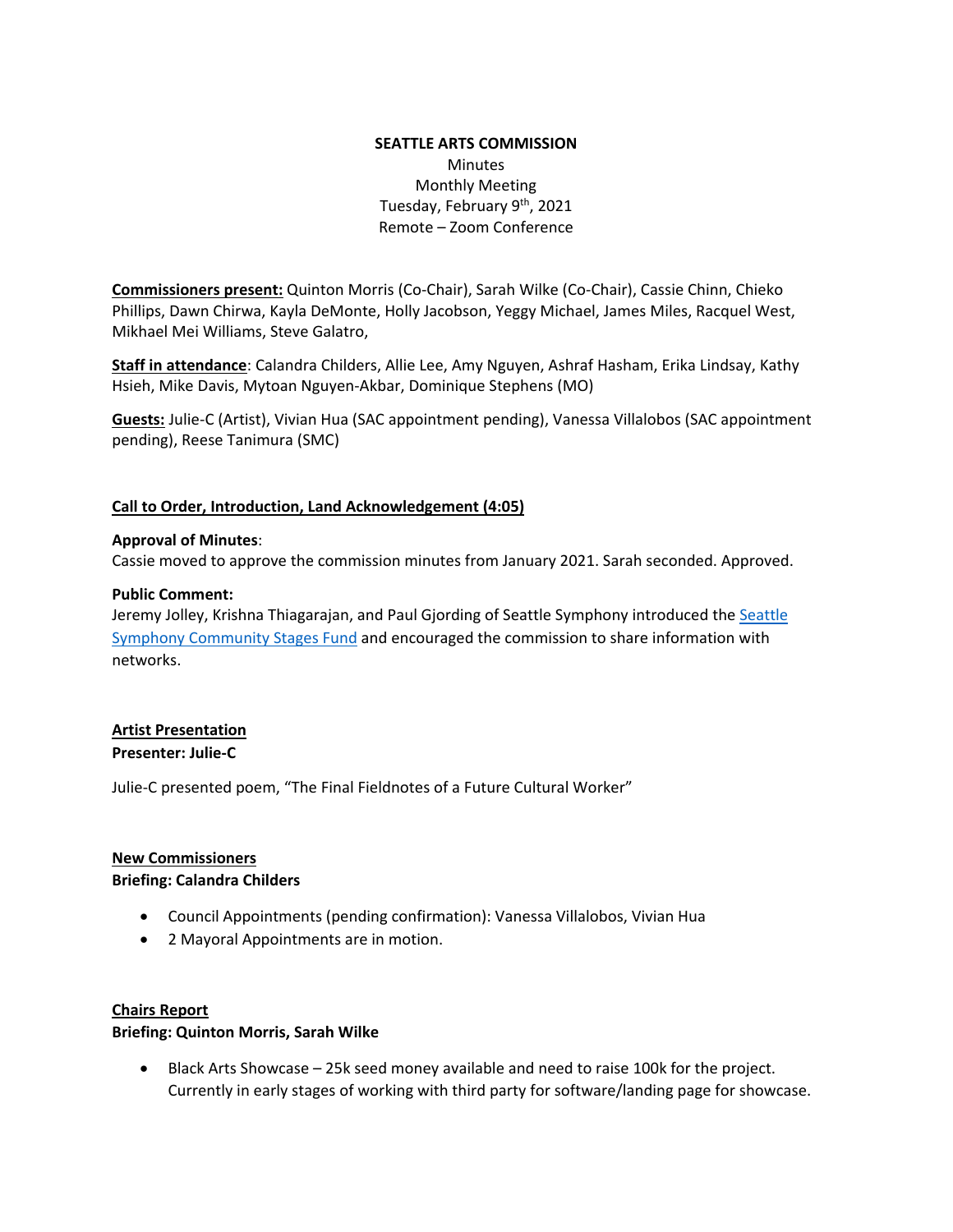Vivian Phillips is working with Cascade Media on black writers/editors and will be reaching out to Arts Fund for possibly sponsoring the showcase. Also thinking about creating different partnerships. Still planning to premiere on Juneteenth this year.

- $\circ$  Question How can City budgeting support this? Since this showcase is happening between 2020 and 2021 is there possibility for double funding?
	- No, only one year of funding is available the current 25k is allocated for 2021.
	- **Fundraising plans afoot, thinking around participatory budgeting process**
- SAC 2021 Retreat 3/30 (T), will be a 4-hour retreat, currently working on an agenda. Seeking a retreat facilitator and we welcome any advice/tips on Zoom retreats.

# **Directors Report**

# **Briefing: Calandra Childers**

- Seattle Foundation Donor Advised Fund / Hope Corps We are still trying to get details hashed out, but it is moving forward.
- Introduction to Amy Nguyen, ARTS' new Public Art Manager.
- SAC monthly newsletter launch First newsletter went out on 2/1. Goal is to get updates out in between monthly meetings. Please let Allie or Calandra know if there is anything to include that could be useful.
- Advocacy realm
	- $\circ$  Opportunity for the Access for All legislation to be councilmanic, currently in communication with Arts Fund to host a information session for commissioners. Date coming soon.
	- $\circ$  2021 Mayor's race SAC to be thoughtful on how to engage with process. There are folks interested in what an art session might look like – Cultural districts would like to cohost with us, Jasmine Mahmoud @ ArtsWA, and students want to have forum. What does this look like from a commission standpoint? Need to think about how to build back better.
	- o Engaging mayoral candidates on new ARTS director search, need talk about community driven process.
- Ad hoc advisory committee for new ARTS director search Mikhael has agreed to co-chair this committee and we are seeking another co-chair. Please reach out to Calandra, Allie, or co-chairs if interested.
	- $\circ$  Community engagement piece We want to ensure we are getting qualifications and values we want to show up in the job and recruitment process. ARTS has a small budget for a consultant (support with town hall, focus group, etc.).

# **New ARTS Director Search Community Engagement Process Discussion Briefing: Mytoan Nguyen-Akbar**

• SAC engaged in a[n interactive document activity](https://docs.google.com/document/d/1R-xvEvpjnk2M9xx5KbrwbVqyJmtI4_JO6sTxJS-BUUs/edit) to answer the following two questions: